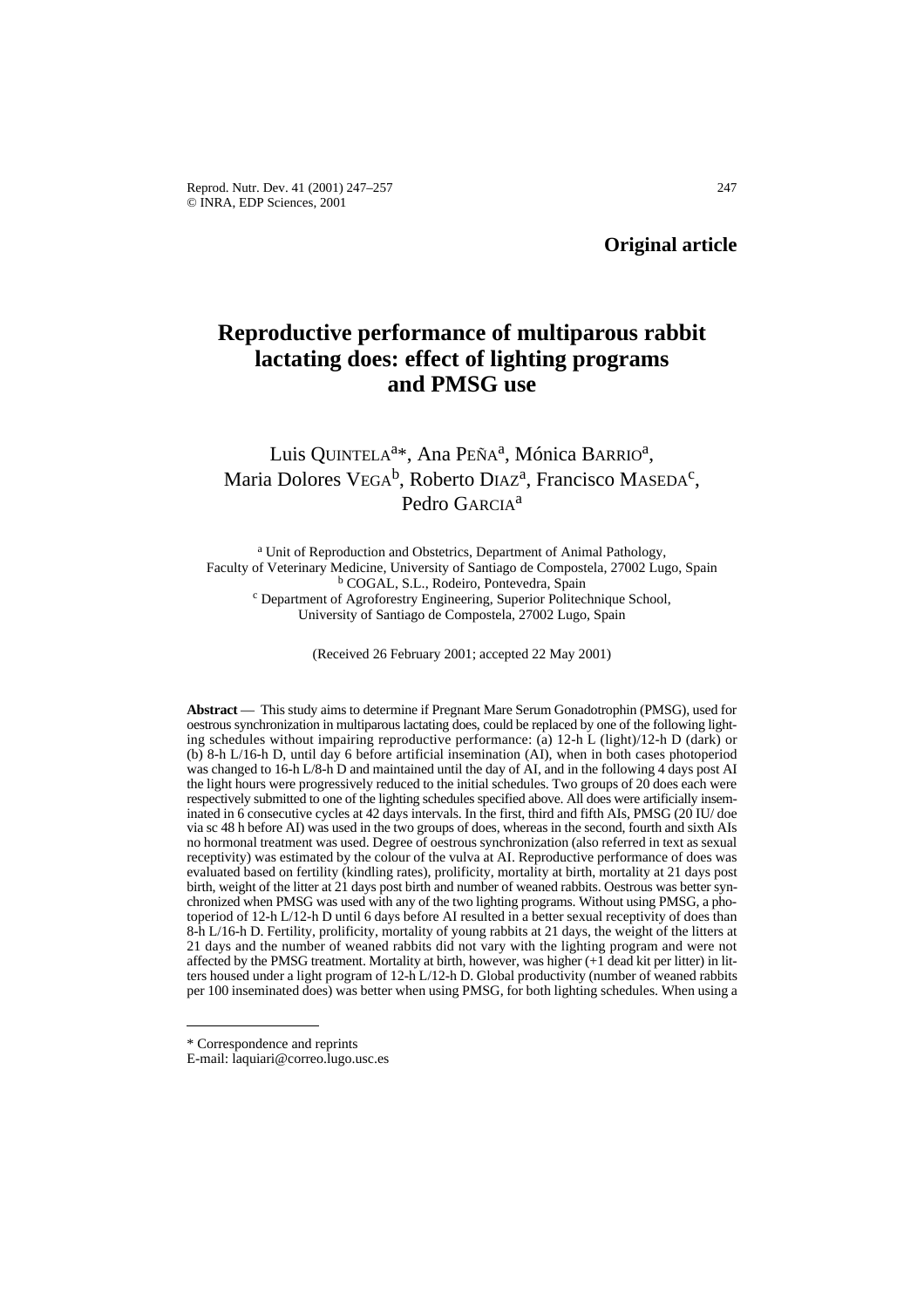photoperiod of 12-h L/12-h D until 6 days before AI, and omitting the PMSG treatment, global productivity was scarcely reduced, however, it was considerably impaired when using a photoperiod of 8-h L/16-h D until 6 days before AI and no PMSG treatment.

#### **rabbit (***Oryctolagus cuniculus***) / PMSG / photoperiod / reproductive performance**

**Résumé** — **Performances de reproduction des lapines multipares allaitantes : effet de régimes lumineux et de l'emploi de PMSG.** L'utilisation de programmes lumineux pour remplacer l'emploi de PMSG a été éprouvée pour la synchronisation de lapines multipares allaitantes. Deux groupes de 20 lapines ont été soumises à l'un des deux régimes suivants : (a) 12 heures d'éclairage et 12 heures d'obscurité par jour (12L/12D) et (b) 8 heures de lumière et 16 d'obscurité (8L/16D). Dans les deux cas, 6 jours avant et jusqu'à l'insémination artificielle (IA), le régime a été modifié pour avoir 16 heures de lumière artificielle par jour. Les 4 jours suivants l'IA, la durée d'éclairage a été progressivement changée pour retourner à la situation initiale. Toutes les femelles ont été inséminées lors de 6 cycles successifs à 42 jours d'intervalle. Quarante huit heures avant la 1<sup>e</sup>, 3<sup>e</sup> et 5<sup>e</sup> IA, 20 UI de PMSG ont été administrées par voie sous-cutanée aux lapines des deux groupes. Cette stimulation hormonale n'a pas été faite aux 2<sup>e</sup>, 4<sup>e</sup> et 6<sup>e</sup> IA. Le degré de synchronisation (ou réceptivité) a été évalué par la couleur de la vulve au moment de l'IA. Les performances reproductives ont été déterminées par la fertilité (taux de mise bas), la prolificité, la mortinatalité et la mortalité 21 jours après mise bas, le poids de la portée à 21 jours et le nombre de lapereaux sevrés par portée. Les résultats montrent que la réceptivité a été mieux synchronisée avec PMSG quel que soit le régime lumineux. Sans PMSG, la réceptivité a été meilleure sous 12L/12D que sous 8L/16D. La fertilité, la prolificité, la mortalité des lapereaux à 21 jours, le poids de la portée à 21 jours et le nombre de lapereaux sevrés n'ont pas été modifiés par le régime lumineux ni par le traitement à la PMSG. Cependant la mortinatalité a été supérieure (plus d'un lapereau par mise-bas) chez les animaux qui ont reçu le programme 12L/12D. La productivité (nombre de lapereaux sevrés pour 100 lapines inséminées) fut meilleure avec PMSG pour chacun des traitements lumineux. Avec 12L/12D et sans PMSG, la productivité n'a pas été réduite de façon importante. Cependant, elle a été clairement affectée avec le régime 8L/16D sans PMSG.

**lapereau (***Oryctolagus cuniculus***) / PMSG / programme lumineux / fertilité / prolificité**

#### **1. INTRODUCTION**

Artificial insemination in rabbits is commonly practised in European countries, being currently used in around 30% of the Spanish rabbit farms. The use of AI enables cycled production systems to be applied, and therefore, a better and economical production to be obtained. Intensive and semiintensive cycled production systems are based on the insemination of females few days after parturition (from 0 to 11 days), which means that such a high reproductive efficiency implies inseminating most of the females during lactation, probably not being sexually receptive due to the antagonism between prolactin and gonadotrophins

secretion. Therefore, oestrous has to be induced and synchronized in lactating does to warrant an acceptable reproductive performance.

The use of hormonal treatments for oestrous induction and synchronization is a common practice in industrial rabbit breeding. The very potent compound (PMSG) obtained from serum of pregnant mares is the most widely used hormone for lactating does [10]. Some authors have reported its efficiency to increase sexual receptivity, fertility, prolificity and thus, productivity. However, since PMSG is a large molecule, exogene for the rabbit, that molecule is consequently suspected to cause an inmunologic or refractory response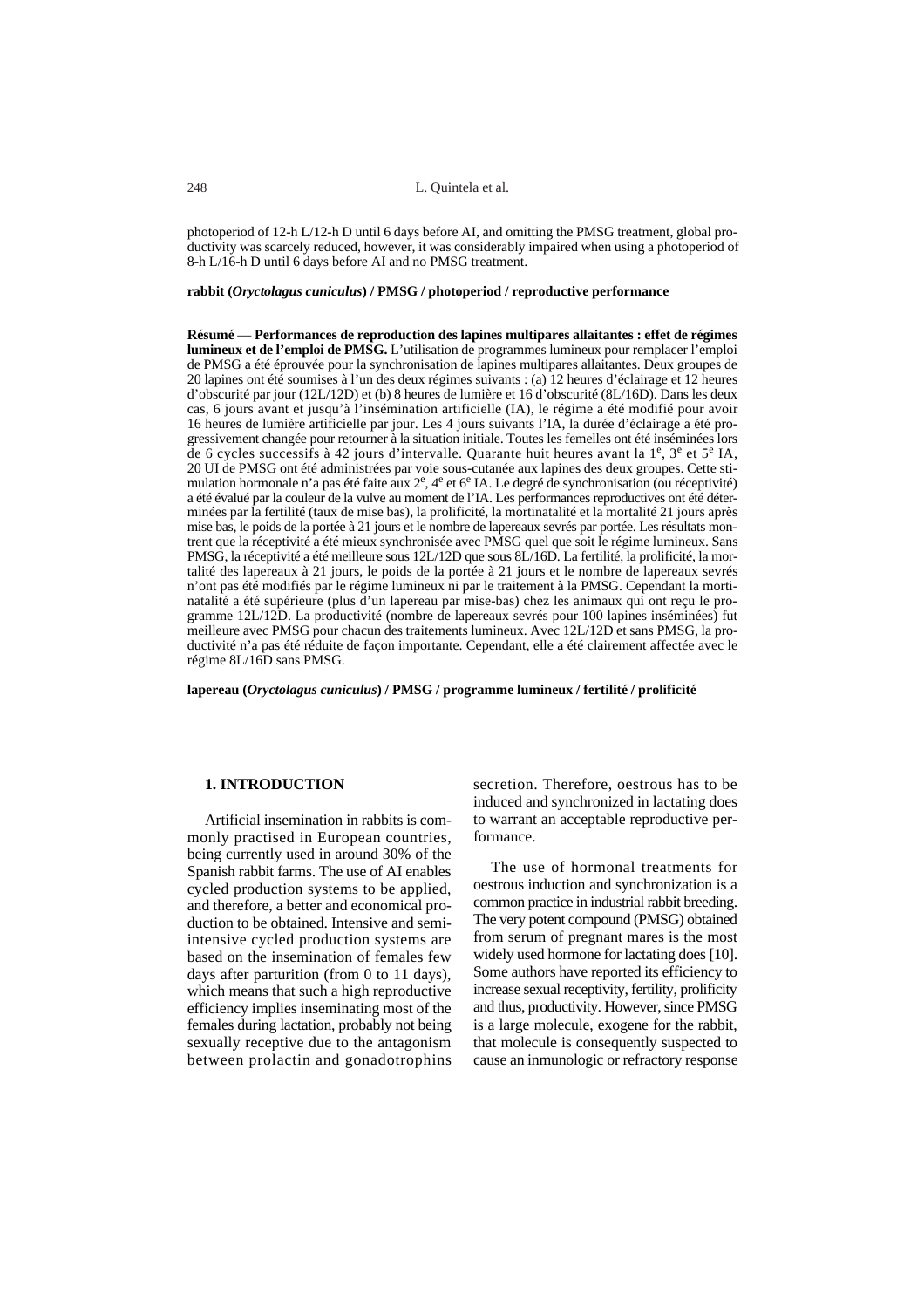to repeated injections [6, 9]. A clear positive effect of PMSG was found to be limited to the first 4 cycles of insemination in lactating does [19], although a dose response effect may be involved in this process. PMSG doses commonly used in commercial rabbit farms (20–25 IU) probably exceed the minimal dose needed for improving productivity in lactating does [23], and the lower the PMSG dose and the number of injections, the minor the immune response [24].

A tendency to investigate the use of alternative methods, other than hormonal treatments, for oestrous synchronization in does, has been prompted by the belief that, in the near future, the EC policy will determine a restriction on the use of hormones regarding meat residues, animal welfare and the exigence to maintain a natural image of rabbit meat [10]. Over the last years, considerable efforts have been dedicated to the study of biostimulation methods, which do not involve the use of hormones, in an attempt to improve sexual receptivity and reproductive performance of lactating does. One of the biostimulation methods more frequently investigated is the use of lighting programs, yet the underlying physiological mechanisms are still poorly understood [18]. Wild rabbits (*Oryctolagus cuniculus*) have a seasonal reproduction cycle, with long days stimulating sexual activity. In European latitude, most of the pregnancies occur between February and early August, with a peak in May [7, 11]. In commercial rabbit farms there is practical evidence of a seasonal influence, which decreases reproduction efficiency during the short-day seasons [17]. Studies approaching photoperiod manipulation in rabbit farms have generally shown a significant improvement of does receptivity and fertility when the daylight length was artificially increased [12].

The aim of the present study was to find out if a PMSG treatment applied to multiparous lactating does could be replaced by one of two lighting programs (12-h L/ 12-h D or 8-h L/16-h D of continuous

photoperiods until day 6 before AI, when in both cases photoperiod was suddenly changed to 16-h L/8-h D) without negatively affecting the does reproductive performance.

## **2. MATERIALS AND METHODS**

## **2.1. Animals**

Forty commercial hybrid does (Hyplus strain PS19, Grimaud Frères, France) of approximately 30 weeks of age (secondiparous) were initially used. The does, belonging to an industrial rabbit farm (COGAL SL, Pontevedra, Spain), were housed at the Veterinary Faculty of Lugo for the 9-month experimental period (from February to December 1999). Animals were randomly divided in 2 groups of 20 does each and located in 2 identical windowless experimental rooms. In both rooms, a forced ventilation system was used and the inside temperature was maintained between 18 and  $22^{\circ}$ C by using an air conditioned-heater system. Light intensity was 70 lux in the two rooms, but a different lighting schedule was used in each one (A or B groups, respectively, specified below). All does were individually housed in flat deck cages  $(0.3 \text{ m}^2)$  communicated through a circular hole with external nests  $(0.12 \text{ m}^2)$  which could be closed by a sliding door. Does who died during the experiment or were discarded were immediately replaced by does of the same age, parity, and physiological status, belonging to the original farm.

Pregnant or lactating does were fed ad libitum whereas non-pregnant nonlactating does were restricted to  $150$  g $\cdot$ day<sup>-1</sup> of commercial feed except in the period from day 6 before AI to the day of pregnancy diagnosis, during which they were also fed ad libitum. Two types of commercial diets were used: from 21 days post partum to weaning (30–35 days), all does, for practical reasons including non lactating females, were fed with a kits-suitable commercial feed (15.3% CP, 16.5% CF,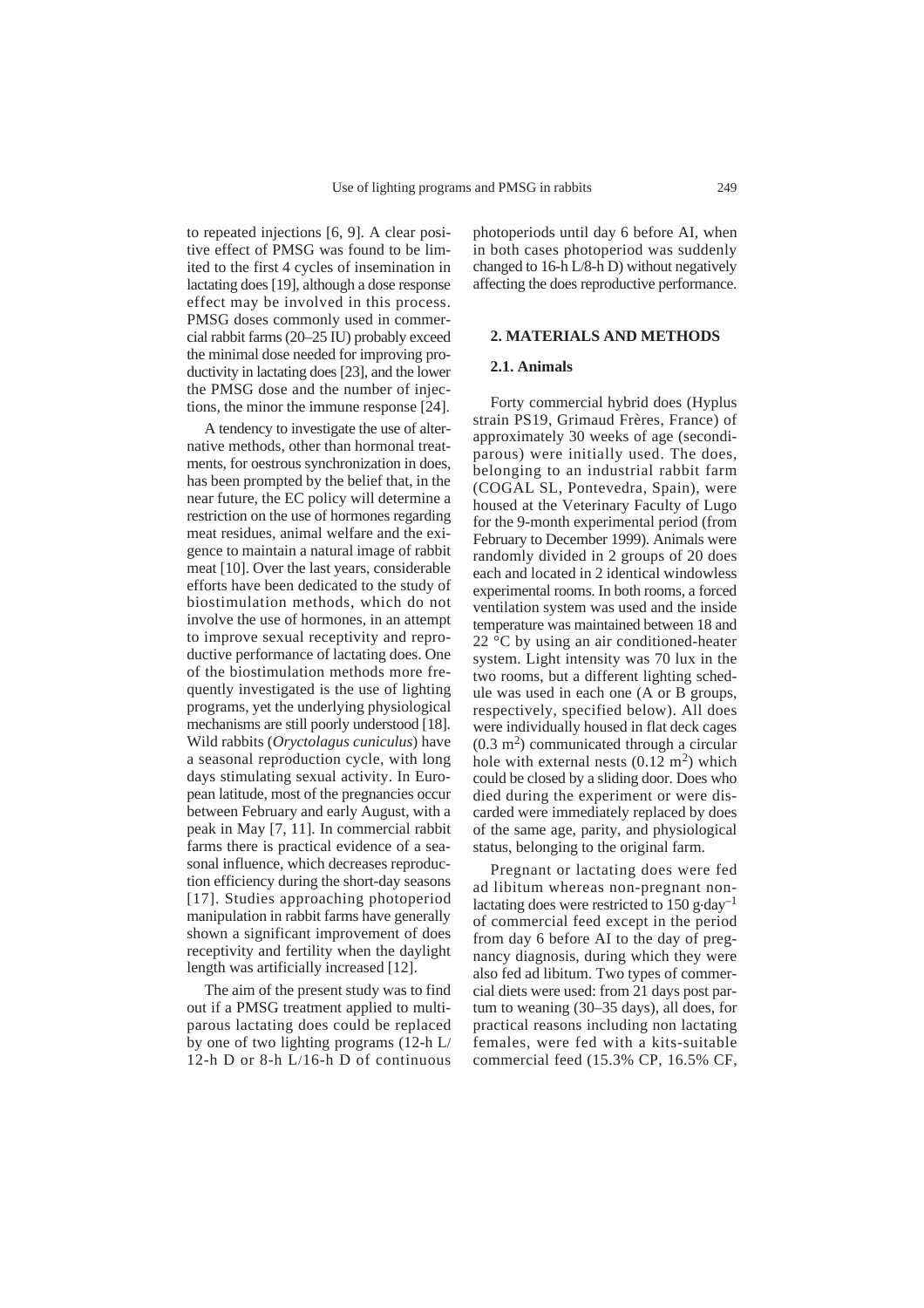1800 kcal DE), and during any other periods a maternity diet (17.8% CP, 13.3% CF, 2300 kcal DE) was used.

#### **2.2. Semen processing and artificial insemination**

Semen used for AI was obtained from an AI Center, belonging to COGAL SL, where routinely, rabbit semen was collected, diluted and stored at 16 °C for using within a 24-h period.

Ejaculates from 8–12 males (Hyplus PS39, Grimaud Frères, France) were collected using artificial vagina, pooled and diluted with a commercial extender (MA 24, Ovejero, Leon, Spain) to a standard concentration of  $60 \times 10^6$  spermatozoa·ml<sup>-1</sup>. Only ejaculates with a free-gel volume higher than 0.2 mL and sperm mobility (subjective microscopic evaluation) higher than 70%, were used.

Does were vaginally inseminated using disposable plastic pipettes, receiving a dose of  $30 \times 10^6$  spermatozoa in a volume of 0.5 mL. At the time of performing AI, vulva colour was recorded as white, pink, red or purple.

#### **2.3. Reproductive management**

All does were inseminated on the same day, at 42 days intervals (i.e. 11 d post partum), performing a total of 6 AI on both, A and B groups. All the does were treated hormonally to synchronize the oestrus in the first, third and fifth AIs, whereas they were not treated in the second, fourth and sixth AIs. The hormonal treatment consisted of 20 IU PMSG (Follygon, Intervet, Salamanca, Spain), injected in a volume of 0.4 mL, 48 h before AI. Whether or not treated for oestrus synchronization, all does were induced to ovulate by injecting 20  $\mu$ g (0.2 mL) of Gonadorelin (Fertagyl, Intervet, Salamanca, Spain) immediately after AI.

Controlled suckling was applied to all does from 0 to 10 days post partum, by keeping the nest door closed and only opening it every 24 h, at 12:00 h, to allow the kits to suck once a day. The day of AI (day 11 post partum) suckling was delayed until 17:00 h, 5–10 min before performing the AI. This made a 30-h mother–litter separation. From day 12 post partum (i.e. 1 day after AI) to weaning (30–35 days post partum) free suckling was allowed by keeping the nest door open. Litters were weighted on day 21 post partum, and mean weight of rabbit/ litter and mean weight of rabbit/ group A or B were calculated. At 11–14 days after AI, all does were diagnosed for pregnancy by transabdominal palpation.

At weaning, rabbits were sent to an industrial farm to finish their growth, and during that period (i.e. 7–12 days before next partum) nests cleaning and disinfection operations were done in preparation for next parturition.

Parturitions took place mainly on the day 30 post AI and in the morning of day 31. For those does not having given birth in the afternoon of day 31, parturition was induced by injecting subcutaneously 2 IU Oxytocin (Hormonipra, Hipra, Girona, Spain). After this treatment (applied to about 5% of the parturitions), labor generally commenced within 5–10 min and it was usually completed within 15 min.

When all does had completed parturition, numbers of born alive and dead kits per litter were recorded. Afterwards litters were equalled to 10 kits with homogeneous rabbit size within litter. Exceeding kits were euthanatized by intraperitoneal injection of Sodium Pentobarbital (Dolethal, Vetoquinol, Madrid, Spain).

#### **2.4. Treatments**

The experiment was designed according to a  $2 \times 2$  factorial model using the following treatments: (1) two lighting schedules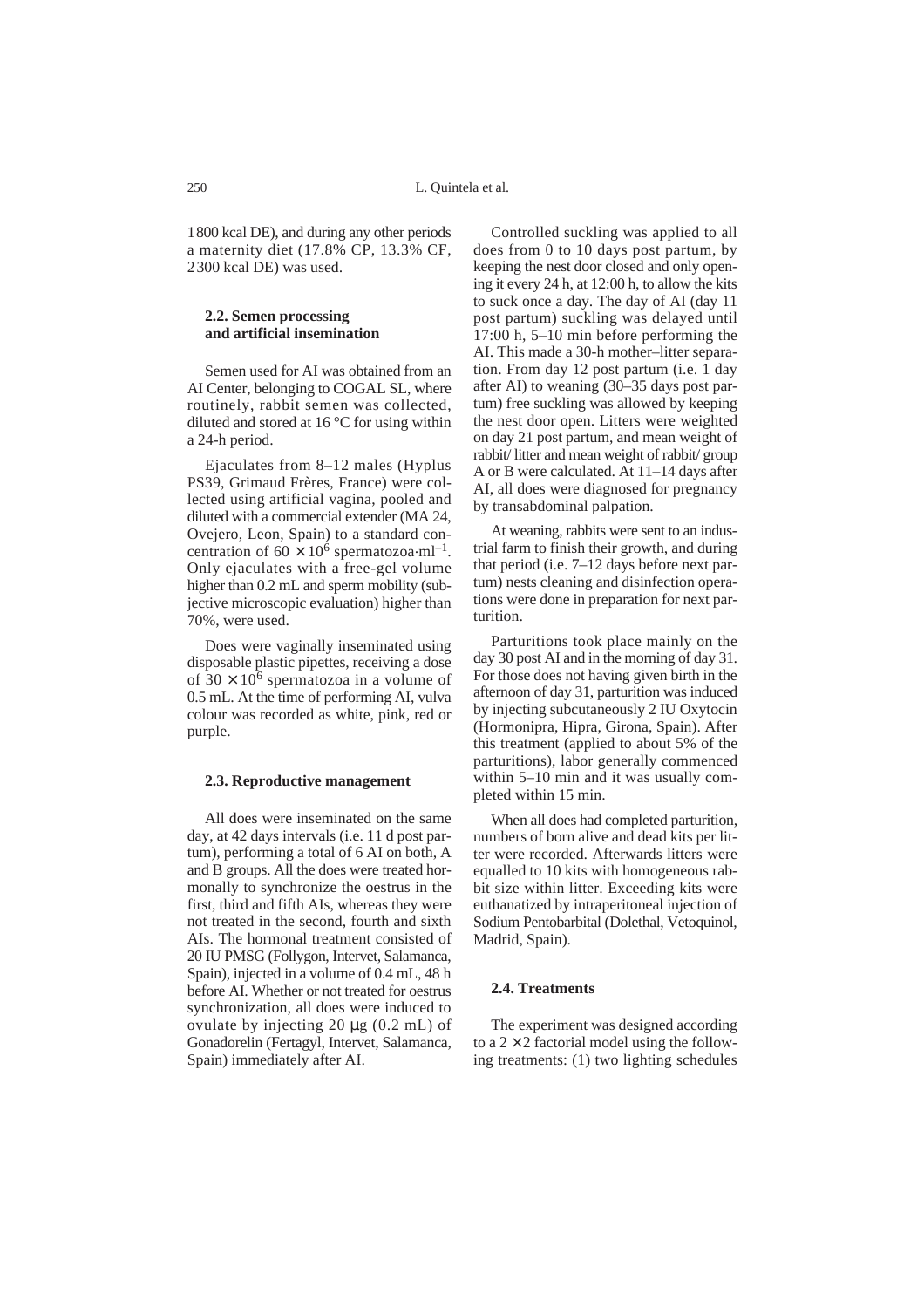(A or B) and (2) using or not oestrus synchronization hormonal treatment. The effects of those treatments on the reproductive performance were evaluated as: receptivity based on vulvar colour, fertility or kindling rates, litter size and number of young born dead, mean weight at 21 days post birth, mortality from 1 to 21 days post birth and number of weaned rabbits per litter.

(1) Two lighting schedules were compared: A vs. B.

Does submitted to lighting schedule A (*n =* 20) received a 12-h L (from 8:00 h to 20:00 h)/12-h D photoperiod until day 6 before AI, when photoperiod was suddenly changed to 16-h L (from 7:00 h to 23:00 h)/ 8-h D and maintained until day 0 (day of performing AI). In the 4 days following AI, 1-h L $\cdot$ day<sup>-1</sup> was reduced (i.e. the light was on from 8:00 h to 23:00 h the first day, from 8:00 h to 22:00 h the second day, from 8:00 h to 21:00 h the third day, and from 8:00 h to 20:00 h the fourth day), so that the day 5 after AI, the initial 12-h L/12-h D photoperiod was re-established.

Does submitted to lighting schedule B  $(n = 20)$  received a 8-h  $\overline{L}$  (from 12:00 h to 20:00 h)/6-h D photoperiod until day 6 before AI, when photoperiod was changed to 16-h L (from 7:00 h to 23:00 h)/8-h D and maintained until day 0. In the 4 days following AI, 2-h  $L \cdot day^{-1}$  were reduced (i.e. the light was on from 8:00 h to 22:00 h the first day, from 9:00 h to 21:00 h the second day, from 10:00 h to 20:00 h the third day, and from 12:00 h to 20:00 h the fourth day), so that the day 5 after AI, the initial 8-h L/ 16-h D photoperiod was re-established.

(2) The effect of using oestrus synchronization hormonal treatment (20 IU PMSG) was compared with the lack of hormonal treatment.

The four treatment groups, therefore, can be summarized as follows:

A/ PMSG  $(n = 60)$ : 20 does submitted to photoperiod  $A \times 3$  AIs each using PMSG;

B/ PMSG  $(n = 60)$ : 20 does submitted

to photoperiod  $B \times 3$  AIs each using PMSG;

A/ no PMSG ( $n = 60$ ): 20 does submitted to photoperiod  $A \times 3$  AIs each without using PMSG;

B/ no PMSG  $(n = 60)$ : 20 does submitted to photoperiod  $B \times 3$  AIs each without using PMSG.

#### **2.5. Statistical analysis**

Data on total number (prolificity), number of young born dead, weight of litter at 21 days post birth, and number of weaned rabbits/litter were analysed using the GLM (General Linear Model) procedure of SPSS 10.0 software (SPSS Inc., Chicago, Illinois, USA), according to a linear model considering the effects of the lighting schedule  $(2 \text{ levels} = \text{photoperiod A or B)}$ , the oestrus synchronization hormonal treatment (2 levels = PMSG or no PMSG) and the interaction between them (Photoperiod  $\times$  PMSG), and the differences between means were tested by Fisher F test. Data on sexual receptivity and kindling rates were analysed by Pearson Chi-square test including simultaneously the effect of both variables (photoperiod and PMSG use). Differences were considered statistically significant at the  $p < 0.05$  level.

#### **3. RESULTS**

Data corresponding to replacing does who had been just introduced in the experiment were not included, since those does had not been previously submitted to photoperiodic treatments. Therefore, the real number of AIs corresponding to each treatment group was lower than  $n = 60$ .

Data on sexual receptivity of does expressed by the vulvar colour at AI is presented in the Table I. The PMSG treatment had a clear influence  $(p < 0.005)$  on does sexual receptivity. For both lighting schedules, when PMSG was used for oestrus synchronization, most of the females had a red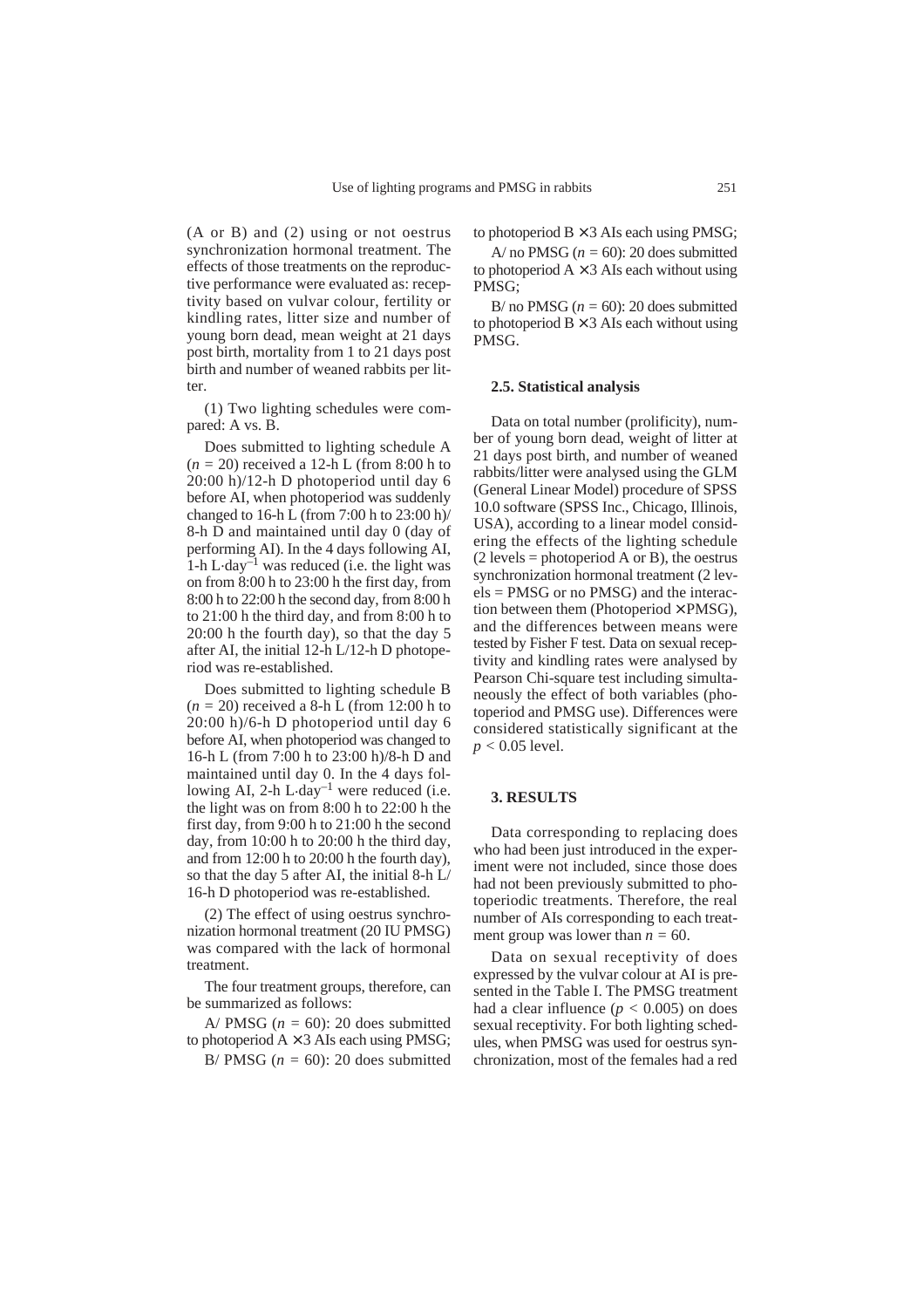| Receptivity   |                         | Photoperiod A |                             | Photoperiod B             |                       |                    |  |
|---------------|-------------------------|---------------|-----------------------------|---------------------------|-----------------------|--------------------|--|
|               | <b>PMSG</b><br>$(n=53)$ | No PMSG       | Total<br>$(n=56)$ $(n=109)$ | <b>PMSG</b><br>$(n = 56)$ | No PMSG<br>$(n = 55)$ | Total<br>$(n=111)$ |  |
| White $(\%)$  | $\Omega$                | $\theta$      | $\theta$                    | 5.4                       | 9.1                   | 7.2                |  |
| Pink $(\%)$   | 1.9                     | 23.2          | 12.8                        | 3.6                       | 30.9                  | 17.1               |  |
| Red (%)       | 94.3                    | 75            | 84.4                        | 89.3                      | 58.2                  | 73.9               |  |
| Purple $(\%)$ | 3.8                     | 1.8           | 2.7                         | 1.8                       | 1.8                   | 1.8                |  |

**Table I.** Percentage of does having white, pink, red or purple vulva colour at AI in function of the photoperiod and PMSG oestrus synchronization treatments.

vulva at AI (corresponding to a high sexual receptivity) (Tab. I), whereas without using PMSG, percentages of does with red vulva significantly decreased in favor of those having pink vulva. The photoperiod had not a statistically significant effect on sexual receptivity, although when not using PMSG, a tendency was seen  $(p = 0.076)$  for sexual receptivity to be lower under photoperiod B than under photoperiod A. The proportions of does showing white or pink vulvas (corresponding to a low sexual receptivity) at AI were higher in the females submitted to lighting schedule B than in those sub-

mitted to lighting schedule A (Tab. I). On the contrary, the percentage of does with red vulva was higher among females submitted to photoperiod A.

Data on kindling rates after AI obtained for the different treatments are presented in Table II. Kindling rates were not significantly influenced by the lighting schedule, the PMSG treatment or the interaction between them. Despite PMSG treatment had a significant influence on receptivity, this was not reflected on fertility. A difference in kindling rate of nearly 10% was observed between the two lighting programs when

Table II. Mean kindling rates (%) of does having white, pink, red or purple vulva colour at AI in function of the photoperiod and PMSG oestrus synchronization treatments.

| Receptivity                                | Photoperiod A           |                       |                    |  | Photoperiod B             |                       |                     |  |
|--------------------------------------------|-------------------------|-----------------------|--------------------|--|---------------------------|-----------------------|---------------------|--|
|                                            | <b>PMSG</b><br>$(n=53)$ | No PMSG<br>$(n = 56)$ | Total<br>$(n=109)$ |  | <b>PMSG</b><br>$(n = 56)$ | No PMSG<br>$(n = 55)$ | Total<br>$(n=111)$  |  |
| White $(No. or %)$                         | 0/0                     | 0/0                   | 0/0                |  | 1/3                       | 2/5                   | 3/8<br>(37.5%)      |  |
| Pink (No. or $\%$ )                        | 1/1                     | 11/13<br>$(84.6\%)$   | 12/14<br>(86%)     |  | 2/2                       | 14/17<br>$(82.4\%)$   | 16/19<br>(84%)      |  |
| $Red(No. or \%)$                           | 44/50<br>(88%)          | 37/42<br>$(88.1\%)$   | 81/92<br>(88%)     |  | 43/50<br>$(86\%)$         | 26/32<br>$(81.3\%)$   | 69/82<br>$(84.5\%)$ |  |
| Purple (No.)                               | 1/2                     | 1/1                   | 2/3                |  | 1/1                       | 1/1                   | 2/2                 |  |
| <b>Total Kindling rates</b><br>$%$ or No.) | 86.8%<br>(46/53)        | 87.7%<br>(49/56)      | 87.2%<br>(95/109)  |  | 83.9%<br>(47/56)          | 78.2%<br>(43/55)      | 81.1%<br>(90/111)   |  |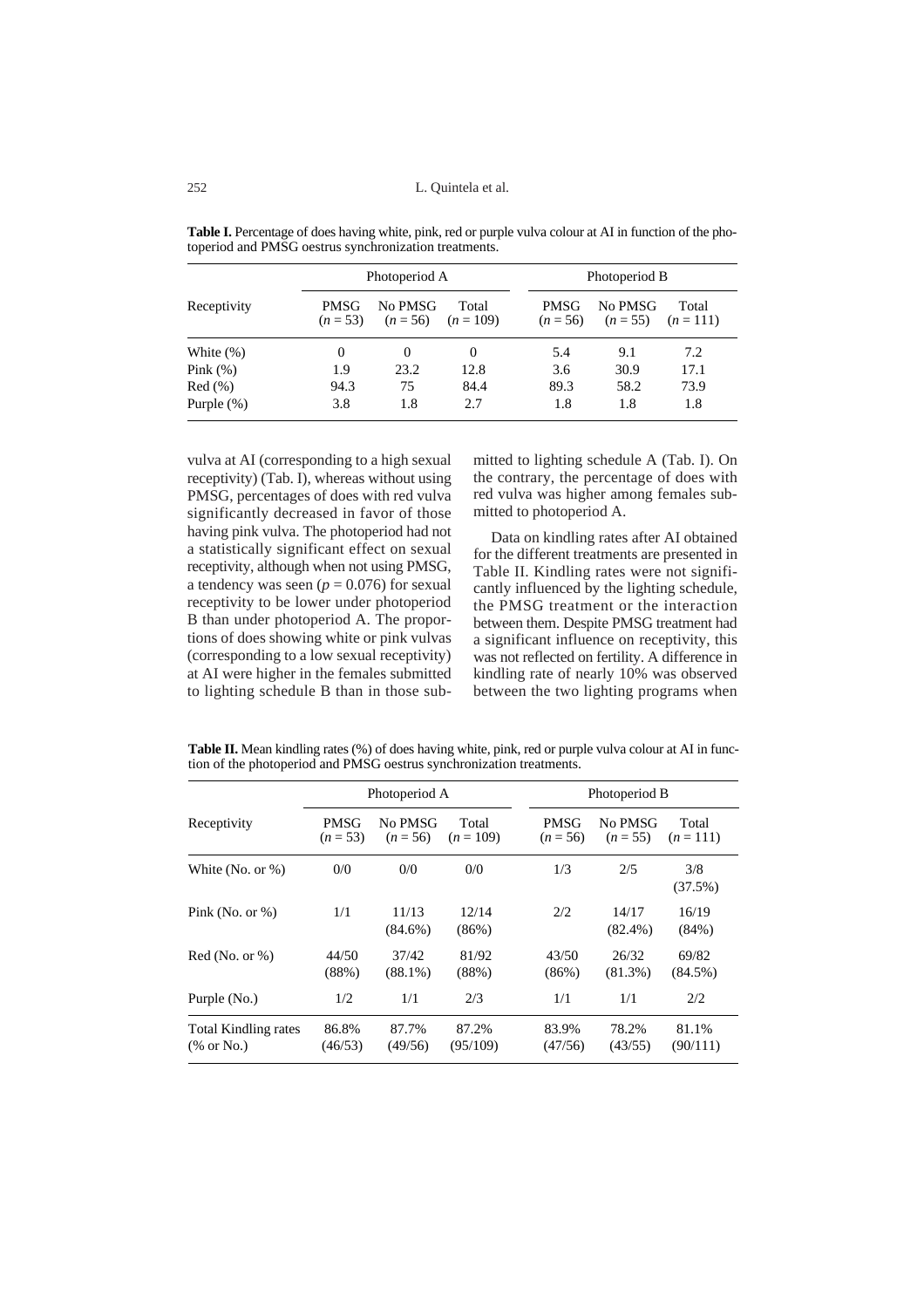the does were not treated with PMSG (87.8% vs. 78.2%), but such difference was statistically not significant ( $p = 0.193$ ). As it was expected, does showing a white vulva at AI had the lowest conception rate (37.5%) (Tab. II), and these appeared only under photoperiod B, however, the number of does was too small  $(8/111)$  to make significant differences between both lighting schedules.

Neither the lighting schedule nor PMSG treatment had significant effect on the total number of newborn kits (Tab. III), and does receptivity did never influence prolificity, although the large difference in the number

of animals per group may account for the lack of significance. The lighting schedule, however, but not the PMSG treatment, had a significant effect  $(p < 0.05)$  on the mortality at birth (Tab. IV). Litters housed under photoperiod A had a higher mean number of dead-born kits than those under photoperiod B (1.4  $\pm$  2.5 vs. 0.6  $\pm$  1.3 for A and B, respectively). The mortality per litter from birth to days 21, the weight of the litter at 21 d, or the number of weaned rabbits per litter, however, were no different for litters submitted to both photoperiods.

Table V shows data on global productivity for the 4 treatments based on the total

**Table III.** Prolificity (Means  $\pm$  SD) of does having white, pink, red or purple vulva colour at AI in function of the photoperiod and PMSG oestrus synchronization treatments.

|             |                         | Photoperiod A                 |                           |  |                         | Photoperiod B |                             |  |  |
|-------------|-------------------------|-------------------------------|---------------------------|--|-------------------------|---------------|-----------------------------|--|--|
| Receptivity | <b>PMSG</b><br>$(n=53)$ | No PMSG<br>$(n=56)$ $(n=109)$ | Total                     |  | <b>PMSG</b><br>$(n=56)$ | No PMSG       | Total<br>$(n=55)$ $(n=111)$ |  |  |
| White       | $\Omega$                | $\theta$                      | 0                         |  | 12.                     | $12.5 + 3.5$  | $12.3 + 2.5$                |  |  |
| Pink        | 7.0                     | $9.3 + 4.1$                   | $9.1 + 4.0$               |  | $10.5 + 6.4$            | $10.5 + 3.3$  | $10.5 + 3.5$                |  |  |
| Red         | $11.52 + 2.9$           | $11.1 + 2.84$                 | $11.3 + 2.9$              |  | $11.6 + 2.6$            | $10.9 + 2.9$  | $11.4 + 2.7$                |  |  |
| Purple      | 12.0                    | 9.0                           | $10.5 + 2.1$              |  | 15.0                    | 15.0          | 15.0                        |  |  |
| Total       | $11.4 + 2.9$            |                               | $10.6 + 3.2$ $11.0 + 3.1$ |  | $11.7 + 2.7$            | $10.9 + 3.1$  | $11.3 + 2.9$                |  |  |

**Table IV.** Mortinatality, mortality at 21 days, young growth and weaned rabbits in function of the photoperiod and PMSG oestrus synchronization treatments.

|                                                      | Photoperiod A |                                  |                        | Photoperiod B           |                     |                     |  |
|------------------------------------------------------|---------------|----------------------------------|------------------------|-------------------------|---------------------|---------------------|--|
|                                                      | <b>PMSG</b>   | No PMSG<br>$(n=44)^{*}$ $(n=49)$ | Total<br>$(n=93)$      | <b>PMSG</b><br>$(n=47)$ | No PMSG<br>$(n=43)$ | Total<br>$(n = 90)$ |  |
| Mortality/litter at birth $1.8 \pm 2.9$              |               | $1.0 \pm 2.0$                    | $1.4 + 2.5^{\text{a}}$ | $0.4 + 0.7$             | $0.7 + 1.7$         | $0.6 + 1.3^a$       |  |
| Mortality/litter at 21 d $1.4 \pm 2.1$ $1.8 \pm 1.8$ |               |                                  | $1.6 \pm 2.0$          | $1.2 + 1.9$             | $1.6 + 1.6$         | $1.4 + 1.8$         |  |
| Mean weight/rabbit<br>at 21 d $(g)$                  | $345 + 0.6$   | $365 + 0.4$                      | $355 + 0.5$            | $345 + 0.4$             | $358 + 0.5$         | $352 + 0.4$         |  |
| Mean weaned<br>rabbits/litter                        | $8.4 + 2.2$   | $8.2 + 1.8$                      | $8.3 + 2.0$            | $8.8 + 1.9$             | $8.4 + 1.6$         | $8.6 + 1.8$         |  |

\* Two does died during parturition.

<sup>a</sup> Means in a row are different ( $p < 0.05$ ).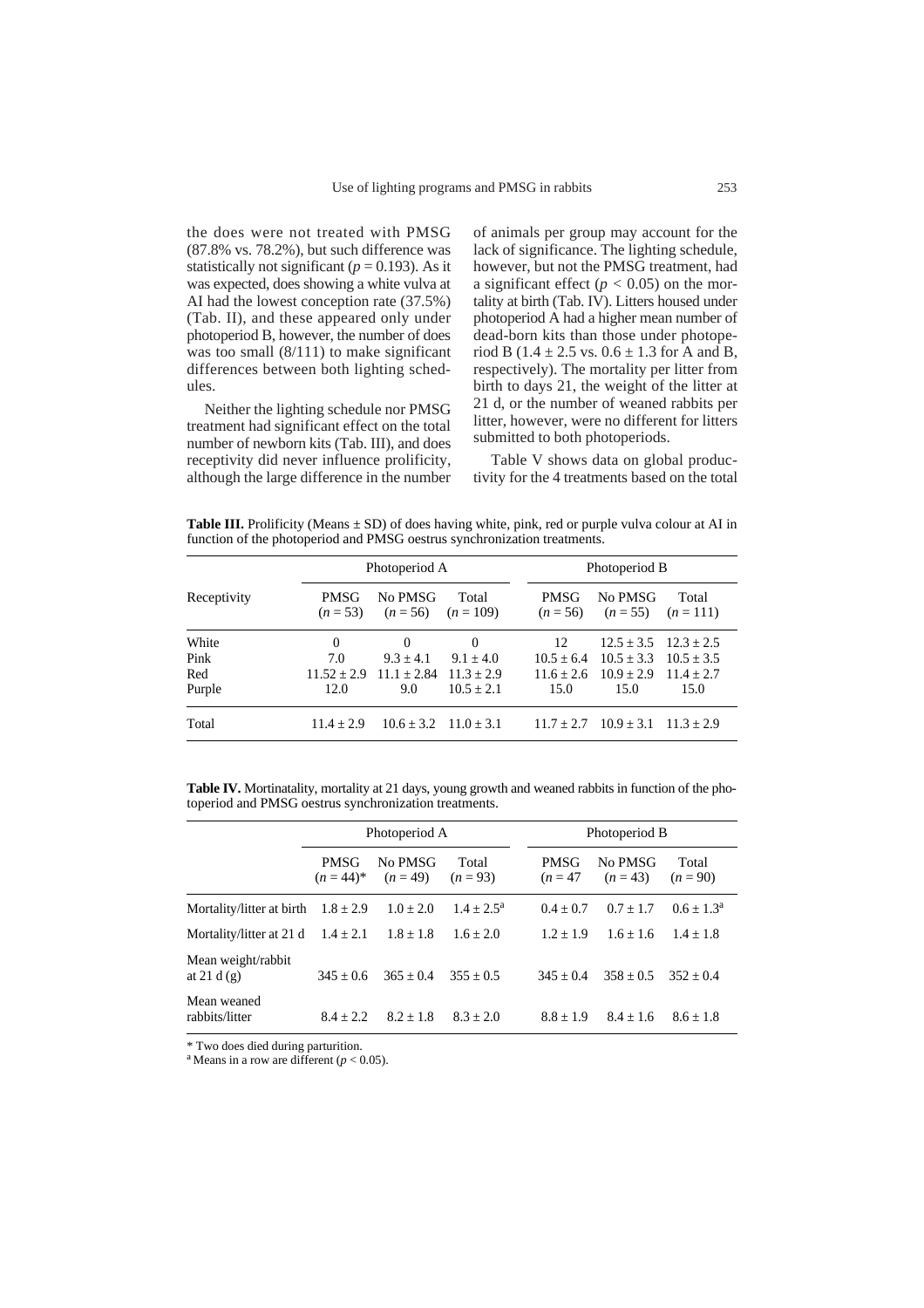**Table V.** Global productivity (number of weaned rabbits per 100 inseminated does) in function of the photoperiod and PMSG oestrus synchronization treatments.

|                                  | Photoperiod A |         |       | Photoperiod B |              |       |  |
|----------------------------------|---------------|---------|-------|---------------|--------------|-------|--|
|                                  | PMSG          | No PMSG | Total |               | PMSG No PMSG | Total |  |
| Weaned rabbits/100<br>AIs $(N0)$ | 730.8         | 714.9   | 722.9 | 738.3         | 656.9        | 697.5 |  |

number of weaned kits/100 AI (mean number of weaned rabbits  $\times$  kindling rate). When using photoperiod A, PMSG hardly increased productivity (+ 0.16 weaned rabbits per inseminated doe), however, when using photoperiod B, PMSG increased productivity in nearly one weaned rabbit  $(+ 0.8)$ per inseminated doe.

The highest productivity was obtained with photoperiod B and using PMSG, however, the difference between that treatment and photoperiod A no using PMSG was only of + 0.23 weaned rabbits per inseminated doe.

#### **4. DISCUSSION**

The sexual activity of rabbits, in natural conditions, is maximal during the long-day seasons. By artificially increasing the daylight length in rabbit farms does sexual receptivity and fertility may be improved. Continuous lighting programs of 14 or 16 h light per day all year round [26, 27] seem to have a positive effect on does reproduction. Moreover, increasing the daylight hours few days before AI [15, 21] or using interrupted lighting programs [3, 26], does receptivity and fertility seem to be promoted. However, productivity in terms of litter viability and weaning weight not always could be improved [15, 21] probably due to an inverse relationship between daylight hours and feed consumption or suckling habits [22].

In the present study, a sudden increase of daylight hours 6 days before performing AI was an effective method to synchronize oestrous in lactating does. For the two photoperiods used in this study, does sexual receptivity improved significantly when PMSG was used, although it was not reflected on fertility and prolificity, which were similar for the two lighting schedules and regardless of the PMSG treatment.

The colour of the vulva is an indicator of receptivity, which is determined by the serum oestrogen levels secreted by the growing ovarian follicles [10]. Red and purple vulvar colours are believed to correspond to maximal receptivity and fertility in lactating does [20]. In the present study, we did not observe differences in fertility and prolificity between does with pink or red vulvar colour (Tabs. II and III), and only a very small number of females exhibited a purple vulva. Potential differences in fertility and prolificity between does with pink, red or purple vulvar colours may have not been detected due to the high difference in the number of animals per group (Tab. II), and/or due to the subjective nature of the vulva colour classification method. Significant lower fertility, however, was found among females showing white vulvar colour at AI. This group of females were thought to have small ovarian follicles not ready to ovulate or too immature oocytes to be fertilized. These results, although in a small number of females, confirm those of Theau-Clément and Roustan [20], who found that less than 35% of females with a white vulva were fertile, as opposed to 70% with a red vulva. It is interesting to note that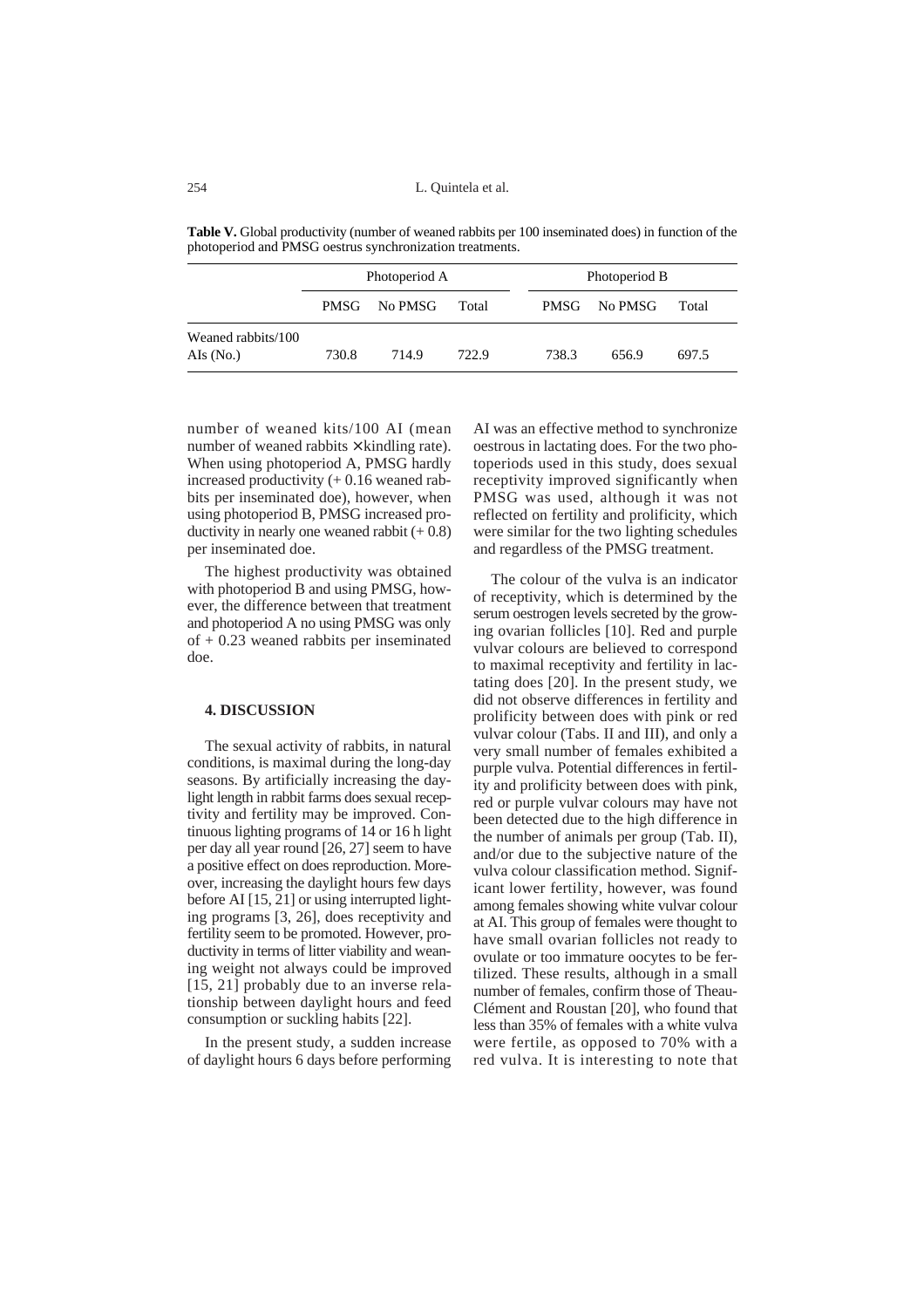females with a white vulva, supposedly non receptive, only were seen among the group of does submitted to 8 h of continuous daylight, and within this group, also among the does that received PMSG treatment. Therefore, using or not PMSG, 12 h of continuous daylight seemed to be more effective for oestrous synchronization than 8 h of continuous daylight. This is consistent with a higher sexual stimulation known to be naturally experienced by rabbits during longday seasons [8], and with results from previous studies [12, 26] where a favourable effect of long artificial days on the sexual receptivity of the does was confirmed. Some authors [15, 21] found that suddenly increasing the day-length in 6–8 h of light from 5–8 days before AI, significantly improved sexual receptivity of the does in comparison with constant lighting programs. In the present study, a sudden increase in daylength of only 4 hours (from 12 h to 16 h) resulted in a better oestrous synchronization than an increase of 8 hours (from 8 h to 16 h). Perhaps such a sharp difference in light hours from one day to the next one was too stressful, exceeding the level of stimulation required for optimal physiological response.

PMSG treatment has been reported to increase the litter size in about one rabbit per litter [6, 13], although it was sometimes accompanied by a higher mortality at birth [1, 14]. We also obtained a higher litter size (one kit more) when using PMSG, however, in our study mortality at birth resulted to be affected by photoperiod but not by PMSG treatment (Tab. IV). Mortality at birth was higher under a continuous 12-h daylight than under 8 h of daylight. The reason why 4 hours more of light per day caused an increase in mortality of about one kit per litter is not clear. Whether photoperiod may interfere in some way with mechanisms initiating parturition is not known. If so, such interference could be related to a minor or delayed release of oxytocin at parturition, prolonging its active phase, but it has to be proved.

There seems to be a direct relationship between the hours of darkness and the level of feed consumption and the resulting growth rates  $[15, 22, 26]$ . In this study, survival of the young rabbits and the weight of the litter at 21 days were not influenced by photoperiod, suggesting that milk production and feeding behaviour of the young rabbits were similarly affected by the two lighting programs. Bonanno et al. [4] reported that lactating does treated with PMSG showed a reduction in milk production, probably due to an antagonistic effect of this hormone on prolactin secretion. In the present study, the weight of the litter at 21 days, age at which rabbits weight only depends on milk production and suckling frequency, was statistically similar for all the litters registered, as well as the number of weaned rabbits per litter.

Separation of mothers from their litters for a 24–48-h time period before AI is another of the biostimulation methods used for inducing sexual receptivity and improving fertility of lactating does [2, 16, 25]. It is believed that, during the separation period, prolactin secretion is reduced and its antagonistic effect on gonadotrophin release could be suppressed [18]. A 36–48-h period of doe–litter separation has been found to be more effective than a 24-h period [2], and the beneficial effect on fertility seems to be more pronounced when applied on free nursing does than on controlled nursing does, probably because controlled nursing acts as a regular 24-h doe–litter separation [5].

In the present study, a 30-h period of mother–litter separation before AI was applied to all does. Since the does were kept under controlled nursing until the day of AI, such separation period was actually a 6-h delay of the suckling. This punctual stress by itself may have not exerted a notorious effect on does sexual receptivity. However, oxytocin released during the suckling may have contributed to improve the AI results by inducing uterine contractions, thus, enhancing the sperm transport into the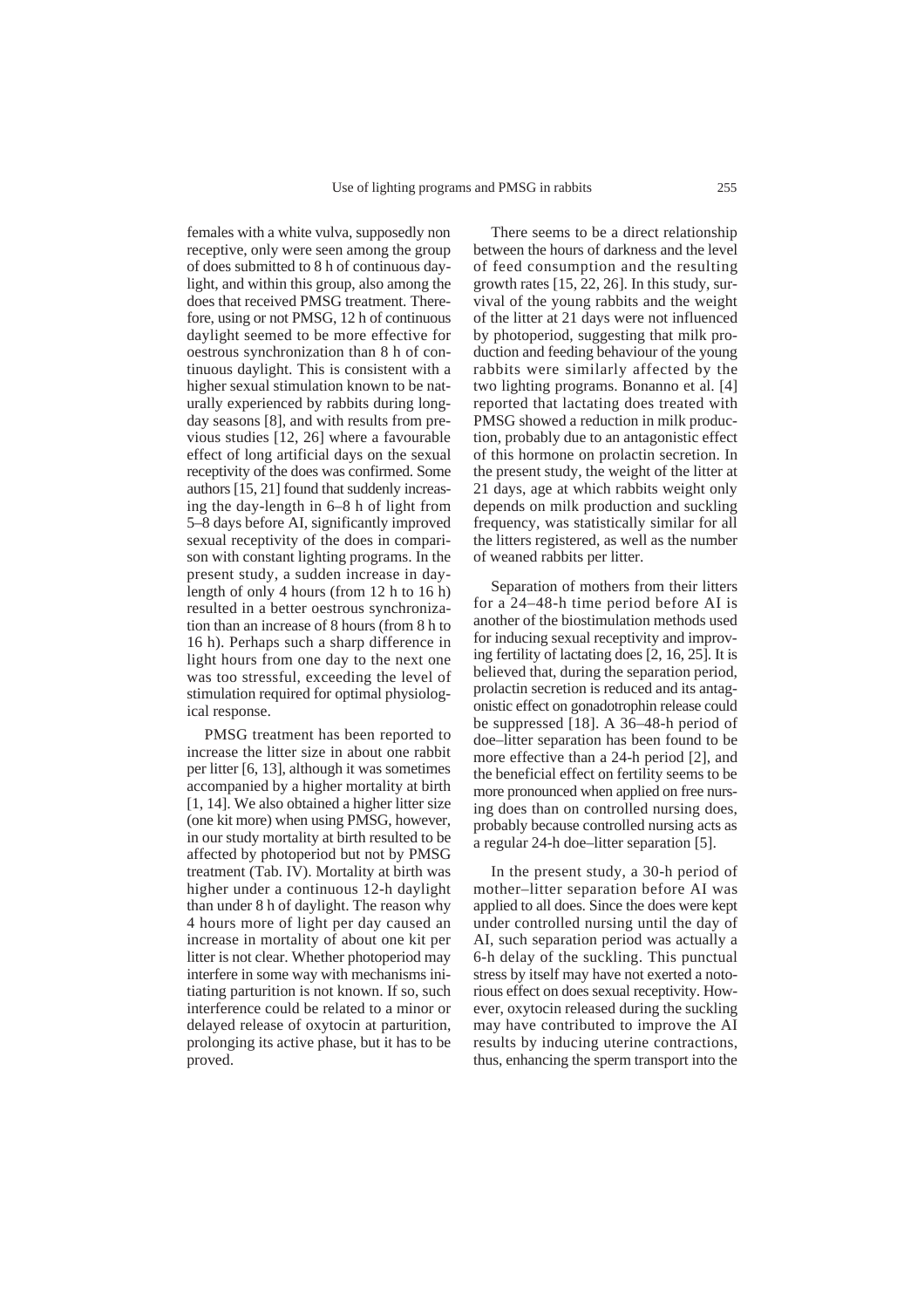female genital tract [18]. The effects of the mother–litter separation may have influenced the does response to the lighting programs and/or PMSG treatment applied.

From a strictly statistical view point, the present results indicated that the two lighting schedules compared here had similar effects on the reproductive performance of lactating does (with the exception of mortality at birth), and that PMSG, independently of the photoperiod used, improved oestrous synchronization of does but not kindling rates or prolificity. However, when analysing the global productivity in terms of weaned rabbits per 100 inseminated does (Tab. V), it appears that when using the lighting schedule A, the PMSG treatment could be omitted without seriously affecting does productivity, whereas when using the lighting schedule B, productivity would be considerably impaired without using PMSG. This difference might indicate that an interaction between the photoperiod and the PMSG treatment could have influenced the kindling rate, despite the fact that such interaction was not detected in this study probably due to an insufficient number of animals per group.

In conclusion, our results suggest that photoperiod A induces and synchronises oestrous in lactating does and that does fertility and productivity seem not to be impaired without using PMSG. Further studies, involving a higher number of animals and a higher number of insemination cycles per animal, are needed to confirm these results and to determine if at a long term, the stimulatory effect of photoperiod in combination with other biostimulation methods allow to avoid the use of PMSG without affecting does productivity.

## **ACKNOWLEDGEMENTS**

The study was supported by Xunta de Galicia (Plan Gallego de Investigación y Desarrollo Tecnológico, Proyecto Ref. 1999/CG321) and by Conejos Gallegos, COGAL S.L.

### **REFERENCES**

- [1] Alabiso M., Bonanno A., Alicata M.L., Portolano B., Trattamento "differenziato" con PMSG su coniglie inseminate artificialmente, Riv. Conigliocultura 31 (1994) 25–30.
- [2] Alvariño J.M.R., Del Arco J.A., Bueno A., Effect of mother-litter separation on reproductive performance of lactating rabbit females inseminated on day 4 or 11 post partum, World Rabbit Sci. 6 (1998) 191–194.
- [3] Arveux P., Troislouches G., Influence d'un programme lumineux discontinu sur la reproduction des lapines, 6<sup>es</sup> Journées de la Recherche Cunicole, La Rochelle, 1994, Vol. 1, pp. 121–126.
- [4] Bonanno A., Alabiso M., Alicata M.L., Effetti del trattamento sincronizzante con PMSG su coniglie inseminate artificialmente, Riv. Coniglicoltura 28 (1991) 29–32.
- [5] Bonanno A., Alabiso M., Di Grigoli A., Alicata M.L., Montalbano L., Effect of a 48-hour doe– litter separation on performance of free or controlled nursing rabbit does, 7th World Rabbit Congress, Valencia, 2000, Section Reproduction and Reproductive Physiology, pp. 97–103.
- [6] Bourdillon A., Chmitelin F., Jarrin D., Parez V., Rouillere H., Effect of PMSG treatment on breeding results of artificially inseminated rabbits, J. Appl. Rabbit Res. 15 (1992) 530–537.
- Boyd I.L., Effect of photoperiod and melatonin on testis development and regression in wild European rabbits (Oryctolagus cuniculus), Biol. Reprod. 33 (1985) 21-29.
- [8] Boyd I.L., Effect of daylength on the breeding season in male rabbit, Mamm. Rev. 16 (1986) 125–130.
- [9] Canali C., Boiti C., Castellini C., Battaglini M., Zampini D., Effetto di immunizzazione in coniglie trattate ripetutamente con PMSG. 2° Meeting sullo studio della efficienza riproduttiva degli animali di interesse zootecnico, Bergamo, 1989, pp. 103–108.
- [10] Castellini C., Recent advances in rabbit artificial insemination, 6th World Rabbit Congress, Toulouse, 1996, Vol. 2, pp. 13–26.
- [11] Hammond J., Marshall F.H.A., Reproduction in the rabbit, Ed: Olivier and Boyd, Edinburgh, 1925, 210 p.; cited by: Theau-Clément M., Castellini C., Maertens L., Boiti C., Biostimulations applied to rabbit reproduction: Theory and practice, World Rabbit Sci. 6 (1998) 179–184.
- [12] Harris D.J., Cheecke P.R., Patton N.W., Effect of diet, light and breeding schedule on rabbit performance, Proc. West. Sect. Amer. Soc. Animal Sci. 33 (1982) 190.
- [13] Maertens L., Luzi F., Note concerning the effect of PMSG stimulation on the mortality rate at birth and the distribution of litter size in a.i. does, World Rabbit Sci. 3 (1995) 57–61.